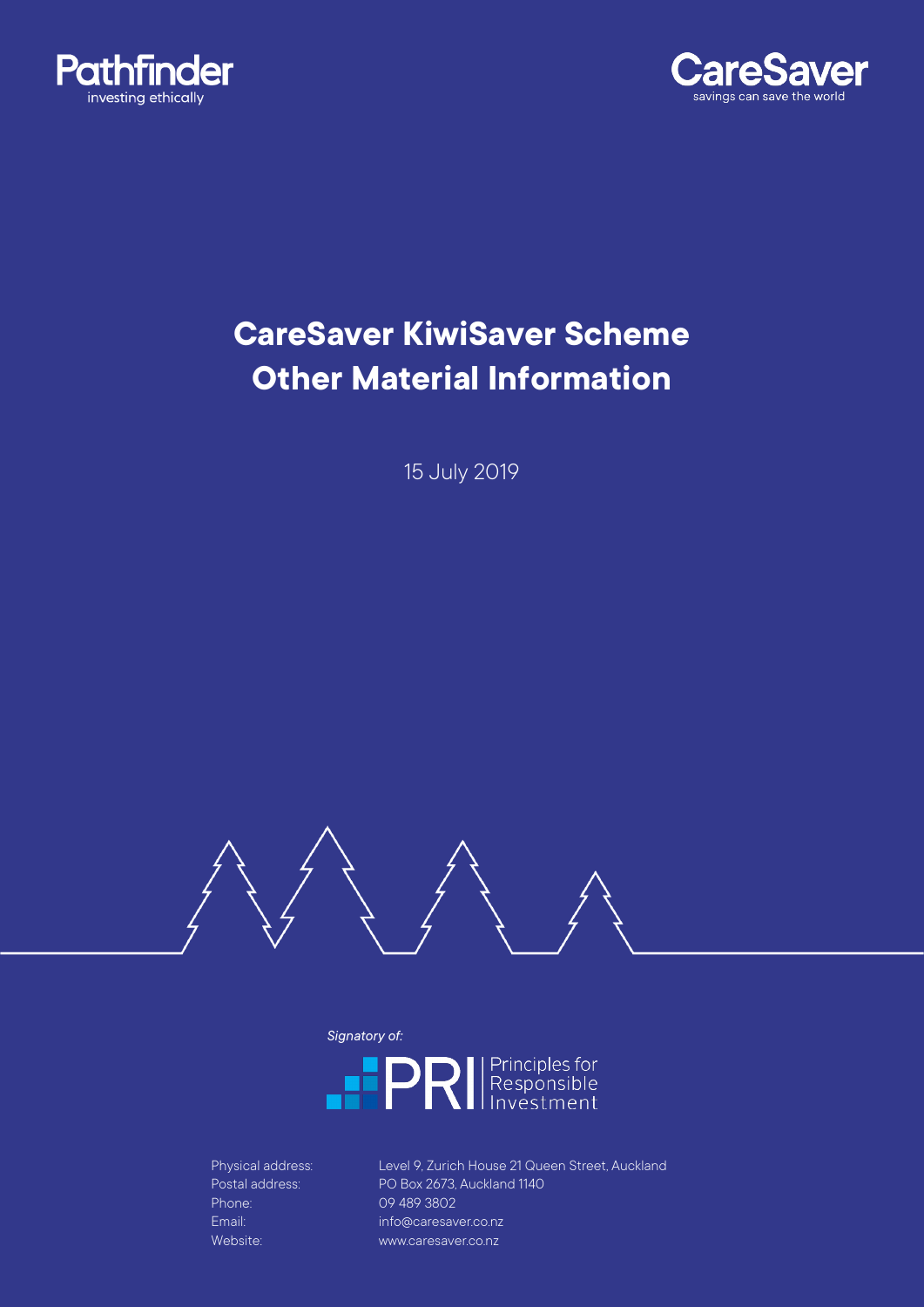| <b>Section</b> | <b>Subject</b>                             | Page |
|----------------|--------------------------------------------|------|
| 1.0            | General Information                        | 3    |
| 2.0            | Who is involved?                           | 3    |
| 3.0            | The Fees                                   | 6    |
| 4.0            | Charity partners                           | 6    |
| 5.0            | Material contracts, policies and documents |      |
| 6.0            | What are the risks of investing?           | 10   |
| 7.0            | Market indices                             | 11   |
| 8.0            | Conflicts of interest                      | 11   |
| 9.0            | Taxation                                   |      |

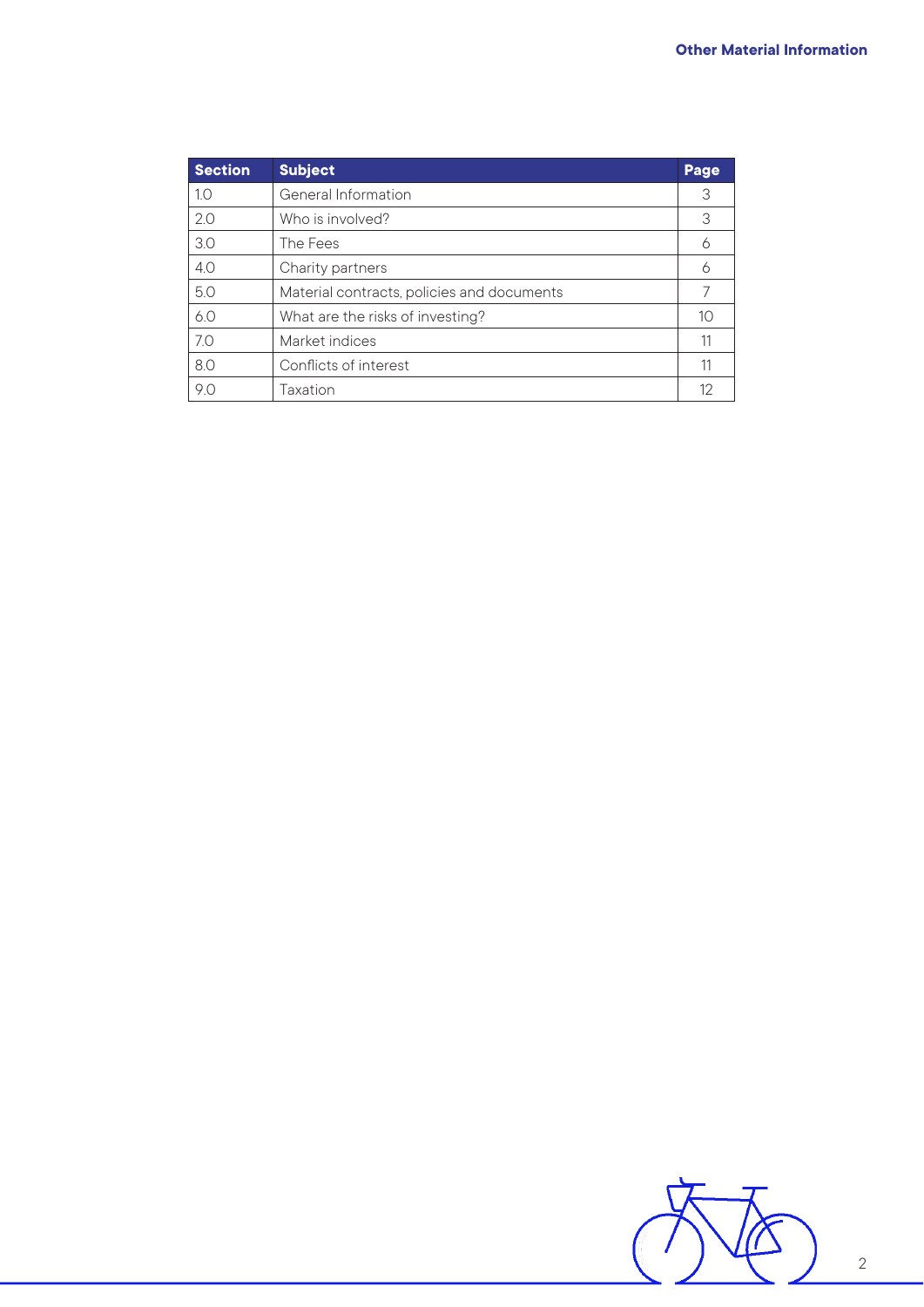## **1.0 General Information**

**Purpose of this document:** This Other Material Information document (Document) contains additional information for the CareSaver KiwiSaver Scheme (Scheme) to help you make your investment decision. It should be read together with the Product Disclosure Statement (PDS), the Statement of Investment Policy and Objectives (SIPO), the Ethical Investment Policy and the other documents uploaded on the Scheme's offer register on the Disclose website (**www.business.govt.nz/ disclose/**).

This Document relates to the offer of units in each of the following funds (**Funds**):

| <b>Fund</b>                   | <b>Establishment Date</b> |
|-------------------------------|---------------------------|
| l CareSaver Growth Fund       | 29 May 2019               |
| l CareSaver Balanced Fund     | 29 May 2019               |
| l CareSaver Conservative Fund | 29 May 2019               |

**Some terms we use:** In this Document where the words "**us**", "**we**", "**our**" or "**Pathfinder**" are used they refer to Pathfinder Asset Management Limited (the manager of the Scheme). Where the words "**you**", "**your**" or "**investor**" are used they refer to you as an investor in a Fund. Capitalised terms in this Document have the meaning given to them in the PDS.

**No performance guarantees:** Neither Pathfinder (as Manager) or Public Trust (as Supervisor) guarantees the performance of the Funds or any return from an investment in the Funds. The Government does not guarantee any KiwiSaver scheme or any fund in any KiwiSaver scheme.

## **2.0 Who is involved?**

#### **Manager**

Pathfinder is licensed under the Financial Markets Conduct Act 2013 as a manager of managed investment schemes. We are responsible for issuing and administering the Scheme and managing the assets in the Funds. Pathfinder specialises in ethical investment and was established in 2009 (company number 2203860).

We are a registered financial service provider (FSP number 34682) and provide investment management services for the Scheme's three Funds. More information about our licence, including its conditions, can be obtained from the Financial Service Providers Register at fsp-register.companiesoffice.govt.nz.

Information about each of our directors is set out below. Our directors may change from time to time without notice to you.

#### **Samford (Sandy) Maier**

*Independent Director and Chairman, Member of the Pathfinder Audit Committee*

Sandy was appointed Chairman of Pathfinder in 2009 and has worked with the board to maintain high standards of corporate governance over the last decade.

He currently sits on a number of corporate boards including Fronde Limited, Coretex Limited and Connexionz Limited. His has previously been on boards of a number of listed and private companies in New Zealand and has held senior executive roles in the financial services industry.

Sandy has a B.A. from Yale University and a J.D. from Harvard Law School. He has a small (less than 1%) shareholding in Pathfinder.

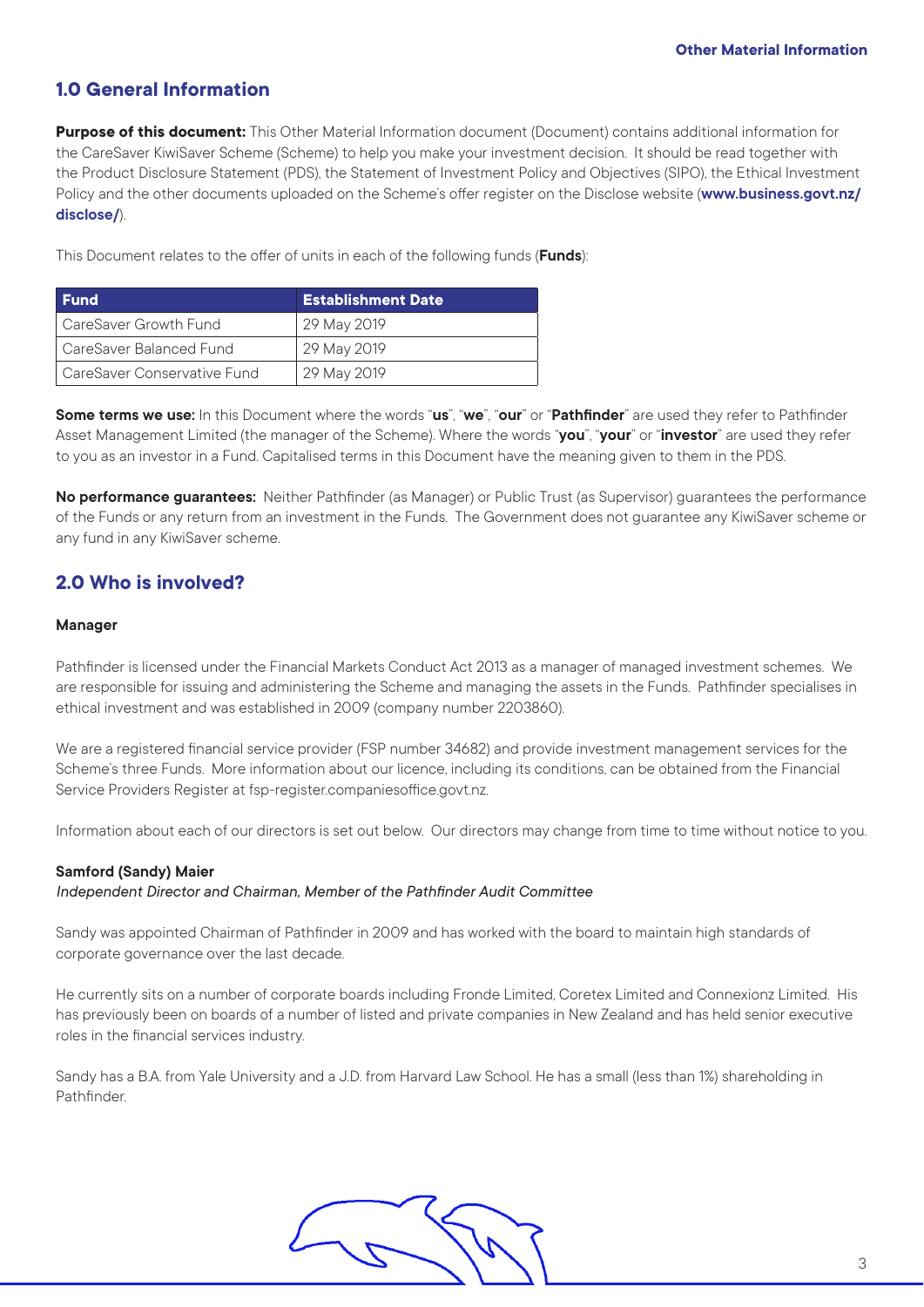#### **Anya Satyanand** *Non-Executive Director*

Anya is passionate about young people's role in the future of our economy, communities and democracy. She believes wholeheartedly that young New Zealanders need to be understood as the designers, workers and creators of a more equitable and sustainable New Zealand.

She is currently Chief Executive of The Prince's Trust NZ and has previously been Chief Executive of Ara Taiohi (the peak body for youth). She was also a board member of the Commonwealth Alliance of Youth Worker Associations in 2017 and 2018. Anya brings specialist NGO and ethics skills to Pathfinder.

Anya has a B.A. from Canterbury University, a Graduate Diploma of Teaching and Learning from the Christchurch College of Education and continues her postgraduate study at Victoria University.

# **Andrew Williams**

#### *Non-Executive Director*

Andrew is a Partner, Executive Board Member and Co-Chairman of Alvarium, an independent, global boutique that offers tailored investment solutions for families, foundations, institutions and sovereigns.

After foundling Alvarium in 2009, Andrew served as its Chief Executive Officer until 2017 when he relocated with his family and established Alvarium in New Zealand. Alvarium (NZ) Wealth Management Holdings Limited (Alvarium Wealth) has completed a number of investments including its investment in Pathfinder.

Globally, Alvarium has over 200 employees and 25 Partners working across North America, Europe and Asia Pacific and currently supervises in excess of \$22 billion of assets.

Andrew is also chair of The Prince's Trust NZ, a charity committed to youth development in New Zealand.

## **Mei Fong**

#### *Non-Executive Director*

Mei has extensive experience in banking and finance, tax and compliance. Mei is currently Head of Compliance at Alvarium in New Zealand and was previously Head of Compliance at New Zealand Assets Management Limited. She has worked in law firms in Hong Kong, London and Wellington, and has also managed a wine business introducing New Zealand wines to the New York market.

Mei has an LLB/BCA from Victoria University in accounting and finance.

#### **John Berry**

#### *Co-founder, Executive Director (since 2009), Member of the Investment Committee*

John is committed to making ethical investment accessible to all New Zealand investors. He is Chief Executive of Pathfinder, overseeing both KiwiSaver and non-KiwiSaver operations. Prior to co-founding Pathfinder John was initially a lawyer before working in capital markets. He has worked in Auckland, London and Sydney.

John is a trustee of the Men's Health Trust New Zealand (which is currently a Charity Partner of CareSaver). He is also a member of the 'Code Working Group' appointed by the Ministry of Business, Innovation and Employment to develop a new Code of Conduct for the delivery of financial advice to retail investors in New Zealand. John is a director of Punakaiki Fund Limited, an investor in early stage growth companies.

John has a BCom/LLB(Hons) from Auckland University. He co-founded Pathfinder in 2009, continues to be a significant shareholder and invests in Pathfinder's funds. He works full time for Pathfinder.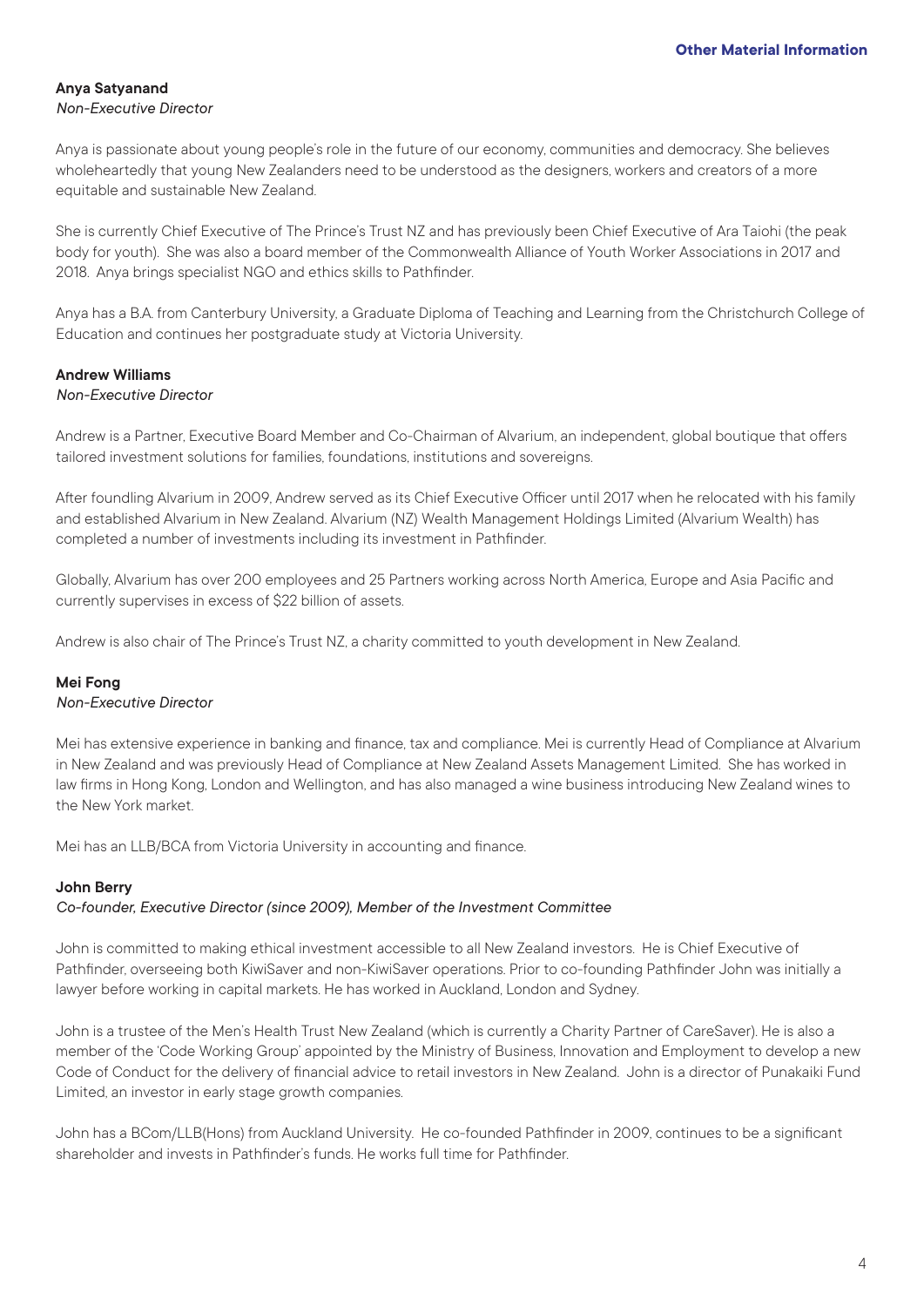#### **Investment Committee**

Pathfinder's Investment Committee has three members. Details for Kent Fraser and Paul Brownsey are below. Details for John Berry are above (he is also a director of Pathfinder).

#### **Paul Brownsey**

#### *Co-founder, Executive Director (2009-2019), Chair of the Investment Committee*

Paul is focused on investing ethically and on helping New Zealanders understand ethical investment. He is currently Chief Investment Officer at Pathfinder, overseeing investment activities for both KiwiSaver and non-KiwiSaver operations. Prior to co-founding Pathfinder Paul had extensive experience in financial markets, particularly structuring, financial modelling and product expertise, and worked in Wellington, London, Singapore and Auckland. Paul was a director of Pathfinder from 2009 to 2019.

Paul is a member of the Arthritis New Zealand Investment Committee (which is currently a Charity Partner of CareSaver).

Paul has a B.Sc from Canterbury University majoring in Operations Research. He co-founded Pathfinder in 2009, continues to be a significant shareholder and invests in Pathfinder's funds. He works full time for Pathfinder.

#### **Kent Fraser**

#### *Independent Member of the Investment Committee*

Kent lives in Auckland and his Whakapapa descends from the Te Arawa iwi. He is currently Treasurer of Heartland Bank. Kent has over 20 years' experience in financial and corporate services, risk management and capital markets. Prior to Heartland his roles included work at Transpower and PWC (in New Zealand) and HSBC (in China and South Korea). Kent has a BPA from Auckland University and has been a member of Pathfinder's Investment Committee since 2015.

#### **Pathfinder shareholders**

The largest shareholders of Pathfinder are interests associated with Pathfinder's co-founders (John Berry and Paul Brownsey) with 47% collectively and Alvarium Wealth with 51%.

#### **Supervisor and Custodian**

Public Trust is the Supervisor of the Scheme. The Supervisor is licensed under the Financial Markets Supervisors Act 2011 to act as a Supervisor of a KiwiSaver Scheme. A copy of the Supervisor's licence, including its conditions, can be obtained on the FMA's website **fma.govt.nz/compliance/licensed-providers/public-trust/**.

The Supervisor is responsible for the following functions:

- supervising the performance by the manager of its functions and issuer obligations
- supervising the financial position of the manager and the Scheme
- acting on behalf of investors in relation to the Scheme and the manager
- reporting to the FMA any contravention or likely contravention of a manager's issuer obligation
- holding the scheme's property or ensuring that it is held in accordance with the FMCA
- performing or exercising any other functions, powers, and duties conferred or imposed on the Supervisor by or under the FMCA, the Financial Markets Supervisors Act 2011 and the Trust Deed

The current board members of the Supervisor can be viewed at www.publictrust.co.nz.

The Supervisor's wholly owned subsidiary, Pathfinder Nominees Limited, holds the Scheme assets. No Scheme assets can be held by Pathfinder.

#### **Manager's and Supervisor's indemnity**

5 Subject to the limits on permitted indemnities under the FMCA, if we are, or the Supervisor is, held personally liable to any other person in respect of any debt, liability or obligation incurred by or on behalf of any Fund or any action taken or omitted in connection with any Fund, (other than in respect of our or the Supervisor's negligence, fraud or dishonesty) then we or the Supervisor (as the case may be) are entitled to indemnity and reimbursement out of the relevant Fund to the full extent of such liability.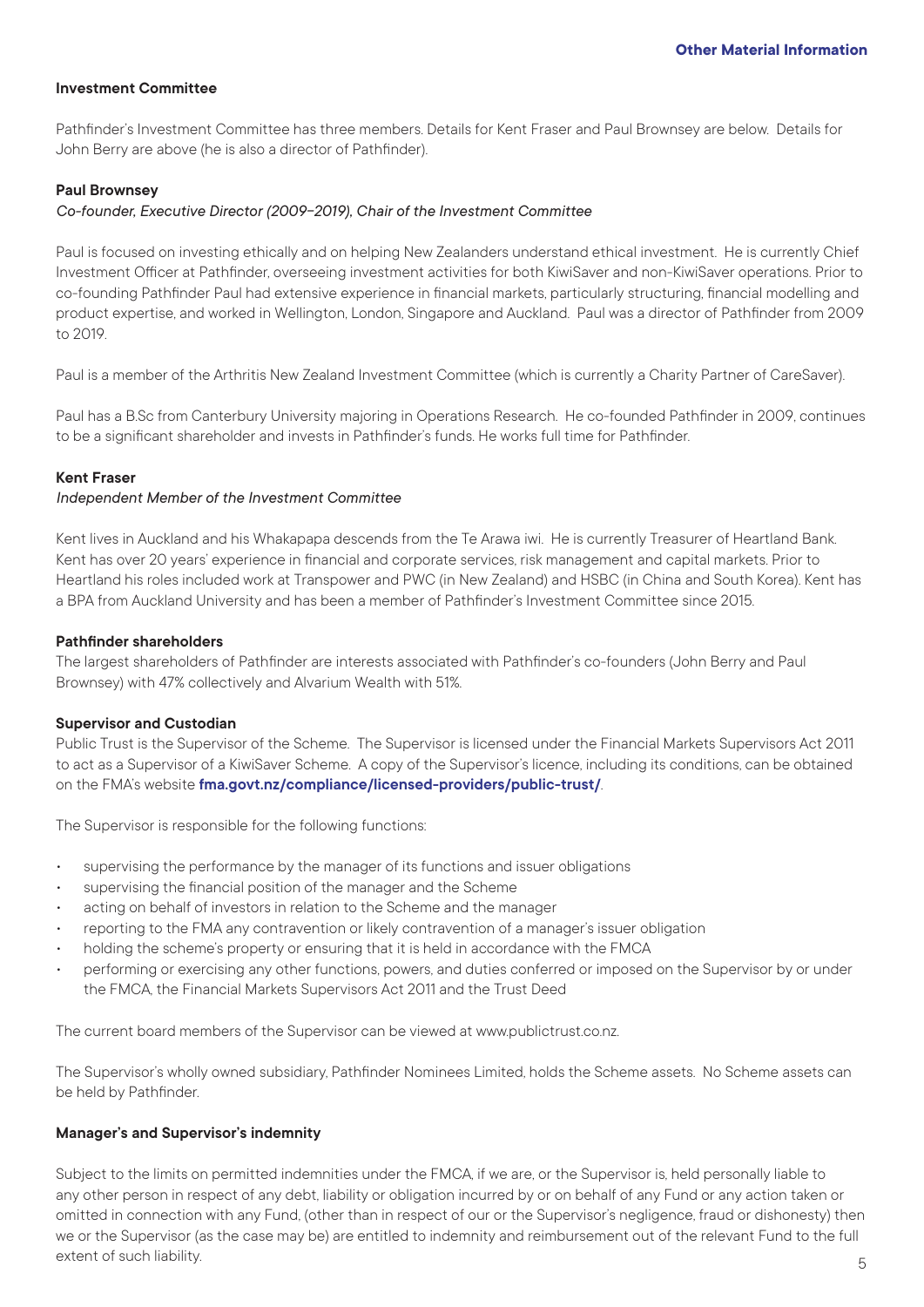## **3.0 The Fees**

We charge each investor a fee of \$27 per year to cover administration and registry costs. The fee is charged monthly to your account. We will not charge this fee to members whose balances are less than \$1,000.

For each Fund we have made an estimate for annual external costs. This represents our estimated cost of investing in a 'green bond' exchange traded fund. We have based our estimate on the expected holding multiplied by the management fee of the 'green bond' exchange traded fund. We estimate this expense to be 0.01% for the CareSaver Growth Fund, 0.02% for the CareSaver Balanced Fund and 0.03% for the CareSaver Conservative Fund.

We do not currently charge any performance fees, fees to enter or leave the Scheme, or fees to switch between our Funds.

The KiwiSaver Act 2006 requires certain fees charged in relation to KiwiSaver schemes to not be unreasonable. Investors or the Financial Markets Authority can apply to the court for an order that any unreasonable fee be reduced.

All fees are exclusive of GST.

## **4.0 Charity Partners**

We give to social and environmental causes. Consistent with our social enterprise approach, we want to make a significant donation from the management fee we receive from you to selected non-government organisation charities ("**Charity Partners**").

Charity Partners have been carefully selected by us in accordance with our Charity Partner Selection Principles, which we call our PRIME criteria:

**Purpose:** We want to work with charities with a clear social or environmental purpose and who do great work. **Reach:** We want to support charities who engage with an active community of supporters.

**Impact:** We want to partner with charities who are making an important difference to improve lives, communities or our natural environment.

**Mana-Enhancement:** We want to work with charities who prioritise integrity, care, transparency and innovation. These reflect Pathfinder's values of Aware, Fair and Care.

Our current Charity Partners are available on our website www.caresaver.co.nz. We may accept new charities as part of our giving.

You can select your preferred Charity Partner to receive donations from us when you join CareSaver. Uniquely, while you select the charity, the donation is our cost not yours. We have agreed with Charity Partners that where investors have selected them, we will make a donation to the Charity Partner in an amount equal to the donation rate multiplied by our management fee attributable to that investor. As at the date of the PDS the donation rate is 20%. We may in our sole discretion and at any time, increase or reduce the donation rate.

If you do not select a Charity Partner, we will select one or more Charity Partners on your behalf at our discretion. We will, from time to time, give you an opportunity to change your preferred Charity Partner. Please note that this ability to change may be limited by us to only one (or a few) times each year.

At the date of this document, donations are calculated based on unitholders at 31 March each year and are paid within 60 days. It is possible we may in future choose to calculate and pay more frequently than annually, but that is not currently the case.

Each donation arrangement may be terminated by the Charity Partner or by us. We may terminate for example if the Charity Partner is no longer registered as a charity, no longer meets our Charity Partner Selection Principles or the Charity Partner is in breach of our agreement with them. If termination occurs that charity is likely to lose any right to both unpaid and future donations. Instead we will ask you for another charity selection. If you don't make this selection then we may pay such moneys to one or more other Charity Partners as we may determine at our discretion.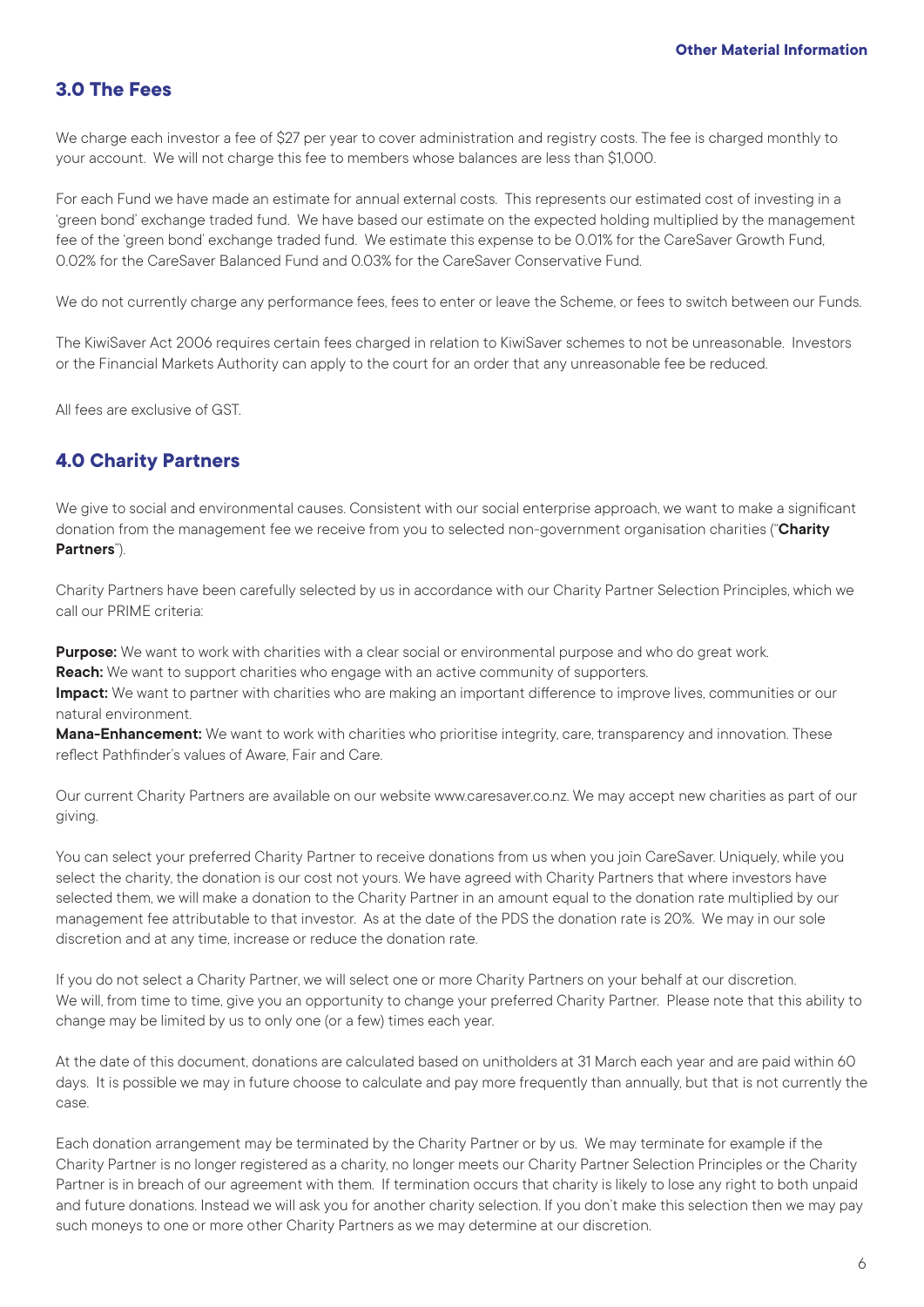As part of our commitment to social and environmental causes in New Zealand Pathfinder and Alvarium Wealth executives may hold governance positions with one or more Charity Partners. However, all Charity Partners must still comply with the Charity Partner Selection Principles.

# **5.0 Material contracts, policies and documents**

Below are material documents and contracts in relation to the Scheme and the Funds:

| <b>Document</b>                                                             | <b>Parties</b>                                                     | <b>Date</b>                                                                                  | <b>Purpose</b>                                                                                                                                                                                                                                                                                                                                                                                                        |
|-----------------------------------------------------------------------------|--------------------------------------------------------------------|----------------------------------------------------------------------------------------------|-----------------------------------------------------------------------------------------------------------------------------------------------------------------------------------------------------------------------------------------------------------------------------------------------------------------------------------------------------------------------------------------------------------------------|
| <b>Trust Deed</b>                                                           | Pathfinder, Public Trust                                           | 29 May 2019                                                                                  | Governs the establishment and operation of<br>the Scheme.                                                                                                                                                                                                                                                                                                                                                             |
| <b>Establishment</b><br><b>Deeds</b>                                        | Pathfinder,<br><b>Public Trust</b>                                 | 29 May 2019                                                                                  | Each of the Funds under the Scheme is<br>constituted under a separate establishment<br>deed.                                                                                                                                                                                                                                                                                                                          |
| <b>Statement of</b><br><b>Investment Policy</b><br>and Objectives<br>(SIPO) | n.a.                                                               | 25 June 2019                                                                                 | This defines the investment objective and<br>strategy for each Fund, including restrictions<br>on investments.                                                                                                                                                                                                                                                                                                        |
| <b>Service</b><br>Agreement                                                 | Pathfinder,<br><b>MMC Limited</b>                                  | Services Agreement<br>dated 8 September<br>2016 and amendment<br>letter dated 5 July<br>2019 | Appoints MMC Limited as<br>administration manager to perform services<br>for the Scheme such as fund accounting, fund<br>valuations, registry, reconciliations and unit<br>pricing.                                                                                                                                                                                                                                   |
| Manager<br><b>Reporting</b><br>Agreement                                    | Pathfinder,<br><b>Public Trust</b>                                 | 12 July 2019                                                                                 | This sets out the reporting requirements<br>and frequency of reporting in relation to the<br>Scheme and the Funds as agreed between<br>the Manager and the Supervisor. The<br>reporting requirements include providing<br>quarterly certificates, monthly reports, financial<br>information, related party transaction reporting<br>and other requested information on the<br>Scheme and the Funds to the Supervisor. |
| <b>Charity Partner</b><br>Alignment<br><b>Agreement</b>                     | Pathfinder,<br>each charity partner on<br>our Charity Partner List | Various dates                                                                                | This sets out our agreement to make donations<br>to each Charity Partner. Some key terms of the<br>agreements are outlined in section 4.                                                                                                                                                                                                                                                                              |
| <b>Scheme Provider</b><br>Agreement                                         | Pathfinder,<br><b>Inland Revenue</b>                               | 20 June 2019                                                                                 | Sets out Pathfinder's obligations to Inland<br>Revenue as a KiwiSaver provider. The<br>Scheme Provider Agreement outlines various<br>operational and technical requirements of a<br>KiwiSaver provider.<br>The Scheme Provider Agreement sets out<br>business and IT requirements, business<br>continuity and disaster recovery plan<br>requirements, and reporting and meeting<br>procedures.                        |

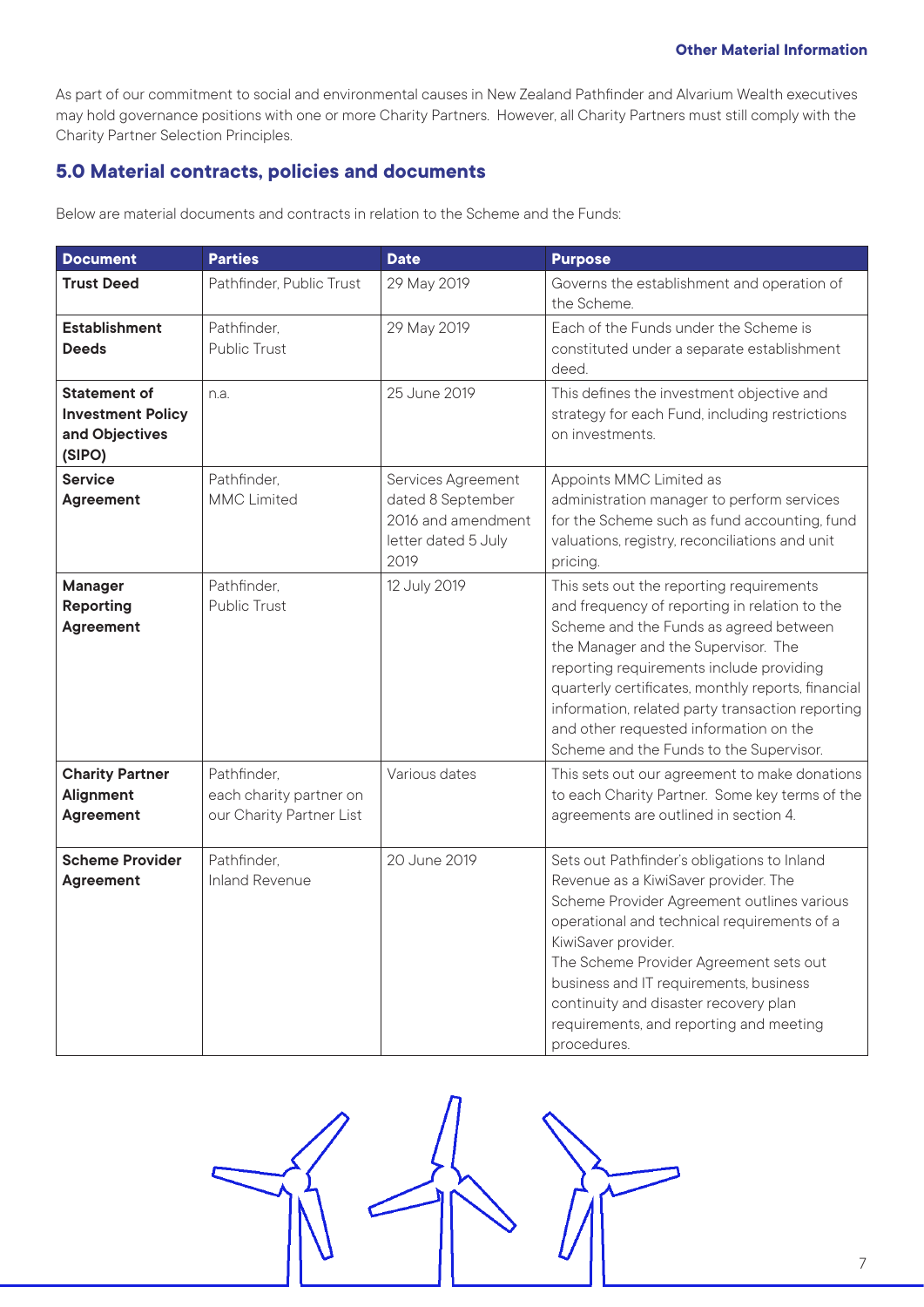#### **Other Material Information**

We are able to make changes to documents in relation to the Scheme and each Fund. We set out below some of the important areas where we can make changes. This is not an exclusive list, but is intended to point out some key terms that can be changed:

| <b>Change</b>                                                                                                                                                          | Notice we will give you                                                                             | <b>Restrictions on changes</b>                                                                                                                                                                                                                                                                                                               |
|------------------------------------------------------------------------------------------------------------------------------------------------------------------------|-----------------------------------------------------------------------------------------------------|----------------------------------------------------------------------------------------------------------------------------------------------------------------------------------------------------------------------------------------------------------------------------------------------------------------------------------------------|
| <b>Fees:</b> introduce new fees or increase<br>existing fees                                                                                                           | One month                                                                                           | Under the KiwiSaver Act 2006 fees<br>must not be unreasonable. We must<br>give notice of any fee increase to the<br>FMA before or as soon as reasonably<br>practicable after the increase takes<br>effect.                                                                                                                                   |
| <b>Amounts:</b> minimum investment,<br>minimum withdrawal, minimum balance                                                                                             | Not required.                                                                                       | We can change these at any time.                                                                                                                                                                                                                                                                                                             |
| <b>Statement of Investment Policy</b><br>Objectives (SIPO) terms: such as<br>investment objectives, asset alloca-<br>tion, permitted investments and Fund<br>benchmark | Notice not required.                                                                                | Written notice is required to be given<br>to the Supervisor. The amended SIPO<br>must be lodged on the offer register<br>within 5 working days after the change<br>takes effect. Material changes will be<br>noted in our annual report.                                                                                                     |
| <b>Trust deed and Establishment</b><br><b>Deeds:</b> changes to terms                                                                                                  | Notice may not be required (although<br>some changes require a special<br>resolution of investors). | Consent of the Supervisor is required.<br>The Supervisor must not consent<br>unless it is satisfied that the changes<br>to the trust deed do not have an<br>adverse material effect on the<br>investors or unless the changes will<br>be approved by the investors of the<br>Scheme. Material changes will be<br>noted in our annual report. |

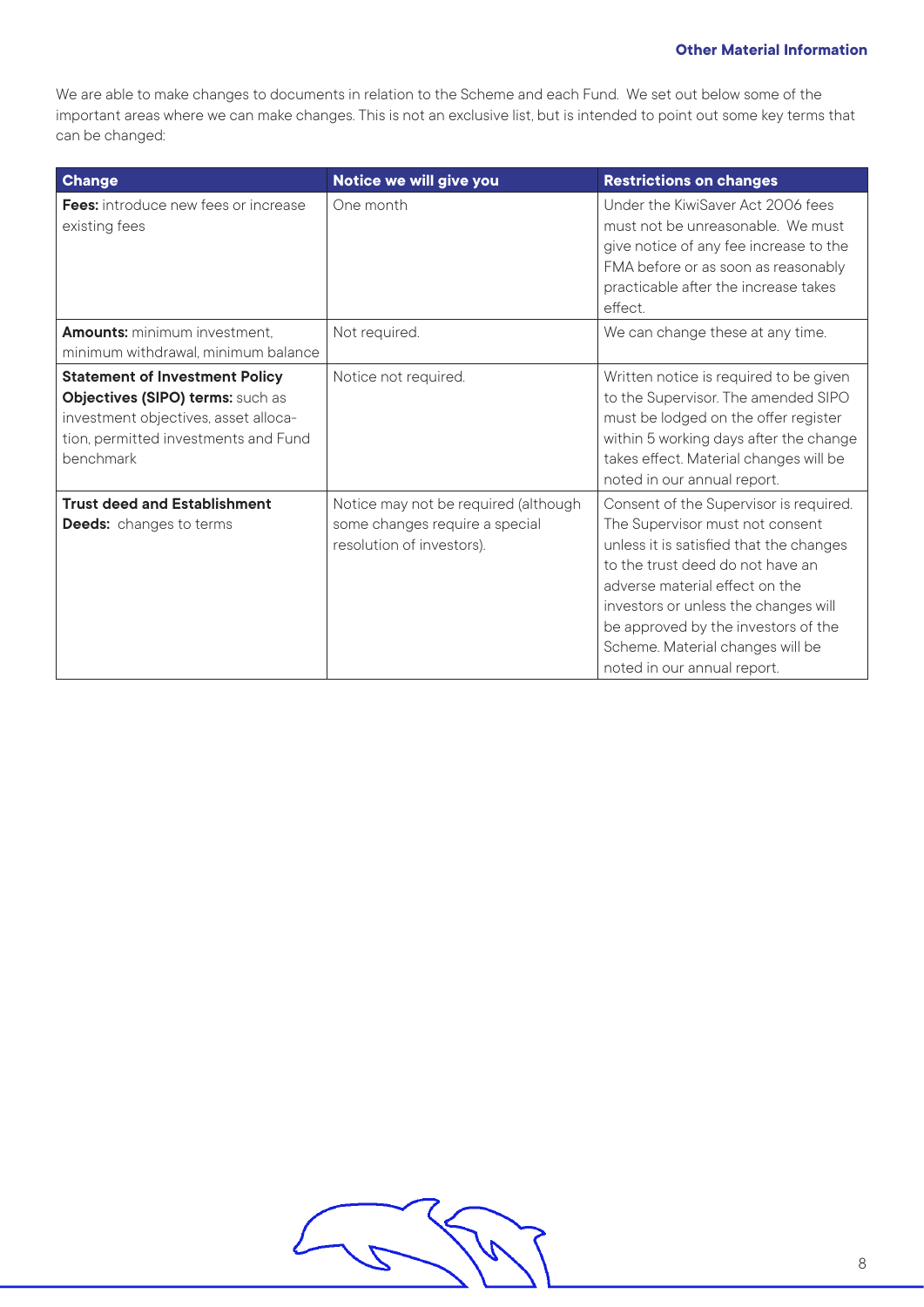Pathfinder also has a number of internal policy documents that govern its operations. The key policies are as follows:

| <b>Policy</b>                                         | <b>Purpose</b>                                                                                                                                                                                                                                                                                                                                                                                                                               |
|-------------------------------------------------------|----------------------------------------------------------------------------------------------------------------------------------------------------------------------------------------------------------------------------------------------------------------------------------------------------------------------------------------------------------------------------------------------------------------------------------------------|
| <b>Ethical Investment Policy</b>                      | This describes how our ethical values are embedded in the way we invest.                                                                                                                                                                                                                                                                                                                                                                     |
| <b>Compliance Manual</b>                              | This provides our framework for identifying, monitoring, managing and reporting<br>on risks. Areas covered include:<br>Pathfinder governance<br>$\bullet$<br>Internal controls<br>$\ddot{\phantom{0}}$<br>Conflicts of interest<br>$\bullet$<br>Related party transactions<br>$\bullet$<br>Insurance<br>$\bullet$<br>Scheme administration (unit registry, valuation, pricing)<br>$\bullet$<br>Error reporting and compensation<br>$\bullet$ |
| <b>Personal Account Trading Policy</b>                | This sets out when a Pathfinder Director must seek pre-clearance for an invest-<br>ment they intend to make personally.                                                                                                                                                                                                                                                                                                                      |
| <b>Internal Disputes Resolution</b><br><b>Process</b> | This defines our process for handling any investor complaints.                                                                                                                                                                                                                                                                                                                                                                               |
| <b>Compliance Assurance Programme</b>                 | This sets out our arrangements for testing:<br>the design and operation of Pathfinder's processes<br>the adequacy of Pathfinder's governance<br>$\bullet$<br>the adequacy of Pathfinder's management information<br>$\bullet$                                                                                                                                                                                                                |
| <b>Trade Allocation Policy</b>                        | This determines how any purchase or sale of securities is fairly allocated across<br>multiple funds or portfolios.                                                                                                                                                                                                                                                                                                                           |
| <b>Trade Execution Policy</b>                         | Trade Execution is covered in Pathfinder's Compliance Manual which provides<br>the following: Investor interests are paramount which equates to execution at<br>the best price available, while incurring acceptable transaction costs. Transac-<br>tion costs cannot be viewed in isolation - other relevant considerations include<br>tax considerations and market liquidity.                                                             |
| <b>Proxy Voting Policy</b>                            | This explains how we will vote when we directly hold shares.                                                                                                                                                                                                                                                                                                                                                                                 |
| <b>Fund valuation etc</b>                             | Asset valuations are outsourced to MMC Limited who have the following policy<br>documents:<br>Unit Pricing Taxation Policy<br>Asset & Liability Valuation Policy<br>$\bullet$<br>Unit Pricing Policy & Framework<br>We review their policy documents each year.                                                                                                                                                                              |

Please contact us (email: **compliance@caresaver.co.nz**) if you would like more information about the material contracts, policies and other documents.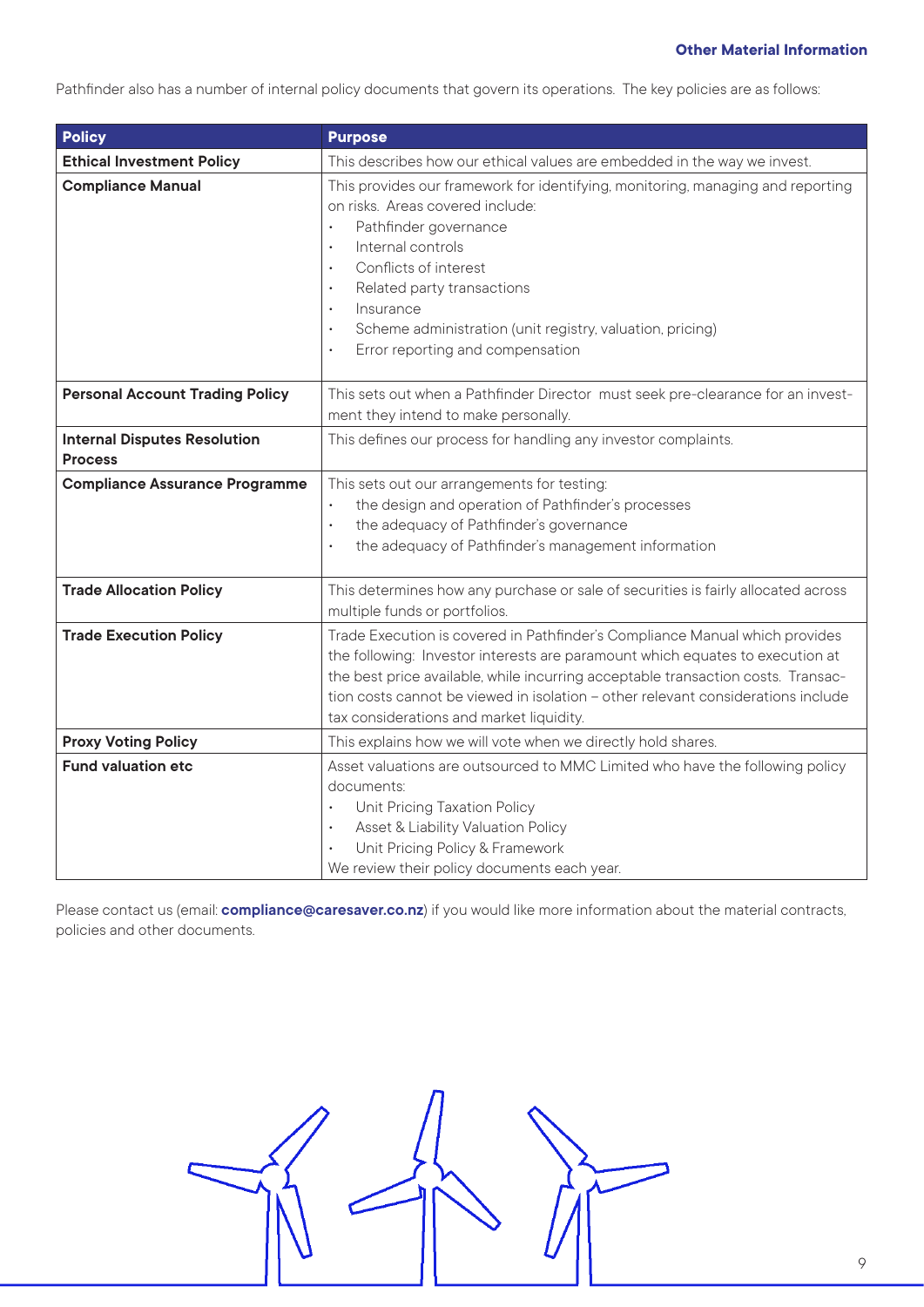## **6.0 What are the risks of investing?**

All investments involve some level of risk. This may mean (1) you do not get all your money back and/or (2) you do not get your money back at the time you want it. Before making investment decisions, you should consult a financial adviser. The following section supplements section 4 of the PDS "What are the risks?" which sets out the material risks to your investment in the Scheme. In addition, the following risks may affect the value of your investment in the Scheme.

You should only invest in the Scheme if you understand and are willing to undertake the risks involved. Carefully consider each of the risks set out in the PDS and below. The following is not a complete list of risks that may impact your investment in the Scheme, it does cover those that are more likely to arise.

#### **Risks for all Funds**

- *• Outsourcing risk:* MMC Limited (**MMC**) has been appointed as administration manager for the Funds, which includes providing registry and fund accounting services. Sustainalytics have been appointed to provide environmental, social and governance research and ratings. We have made these appointments to access the specialist skills of MMC and Sustainalytics. However, this does mean we are reliant on MMC and Sustainalytics continuing to perform their functions (it could impact the Scheme if they fail to do so).
- *• Operating risk:* There is a risk of technological or other operational failure impacting on the Funds. There is also the risk that our internal processes or systems are not adequate or that they fail.
- *• Key person risk:* Pathfinder is a specialist fund manager and relies on its skilled staff. If some key staff left Pathfinder (or were unable to work), this may impact the operation of the Funds.
- Suspension or deferral of redemptions: In normal circumstances an investment in a Fund can be redeemed. However, it is possible that redemptions may be deferred or suspended. This could happen, for example, if a Fund was unable to sell the underlying assets it holds, or if as a result of unusual events markets were not open for trading. Should this occur, it would mean you may not be able to redeem your units when you want to.
- *• Change of law or regulatory risk:* This relates to changes in legislation or regulation (or interpretation or application of these) in New Zealand or a country where the Funds invest. Any such change could have an adverse effect on the Funds, your investment and/or your after-tax returns.
- *• Counterparty risk:* This is the risk that the financial strength of a party to a contract with the Scheme or a Fund worsens. If such a party (which includes banks and brokers) defaults on its obligations to the Scheme or a Fund or becomes insolvent then the value of the Scheme or a Fund will be affected.
- *• Hedging market risk:* Each Fund may use one or more strategies from time to time to mitigate (or "hedge") the risk of loss from underlying investments. Such strategies may include holding a higher proportion of assets in cash and the use of derivatives (such as futures and/or options). It is important to note that if the relevant market was to fall (1) there is no guarantee that protection strategies will be in place at the time, (2) the protection strategies can only ever help limit (but never eliminate) losses from a market fall and (3) these strategies may also give rise to a cost for a Fund. There is also a risk that using these strategies may mean the Fund does not participate (or does not fully participate) in rising markets.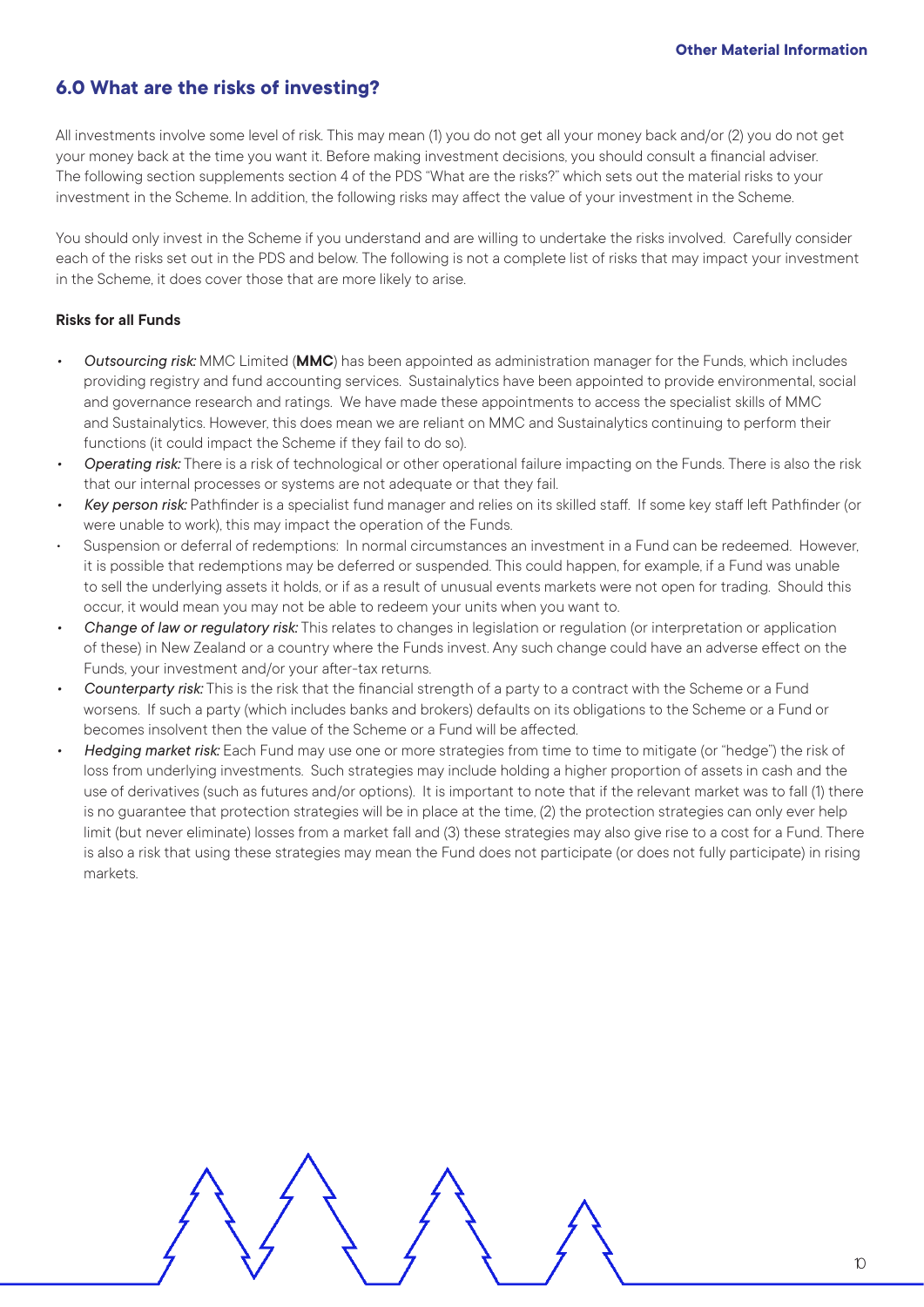# **7.0 Market indices**

We use a composite of market indices for the purposes of reporting Fund returns in our fund updates. As at the date of this OMI, market indices are also used to calculate the risk indicators for the Funds.

The market indices used in relation to the Funds are widely recognised in financial markets and are administered independently from us.

We apply currency hedging to market index returns for comparing to Fund returns. More information on each of these is provided below:

| <b>Fund</b>                        | <b>Market index</b>                                             |  |
|------------------------------------|-----------------------------------------------------------------|--|
| <b>CareSaver Growth Fund</b>       | 20% Bloomberg NZBond Bank Bill Index                            |  |
|                                    | 80% Morningstar Developed Markets Net Index (50% hedged to NZD) |  |
| <b>CareSaver Balanced Fund</b>     | 40% Bloomberg NZBond Bank Bill Index                            |  |
|                                    | 60% Morningstar Developed Markets Net Index (50% hedged to NZD) |  |
| <b>CareSaver Conservative Fund</b> | 80% Bloomberg NZBond Bank Bill Index                            |  |
|                                    | 20% Morningstar Developed Markets Net Index (50% hedged to NZD) |  |

Information on the Bloomberg NZBond Bank Bill Index can be found at: www.bloomberg.com/quote/BNZBIL:IND. Information on the Morningstar Developed Markets Net Index can be found at: **https://indexes.morningstar.com**.

# **8.0 Conflicts of interest**

This section sets out information about any conflict of interests that could reasonably be expected to materially influence the investment decisions in our role as manager of the Scheme.

Conflicts of interest occur when our interests, as manager of the Scheme, may be inconsistent or very different to the interests of the investors in the Scheme. It is important that conflicts are identified and managed – whether the conflicts are real or perceived,

Conflicts of interest will arise from time to time. Examples of circumstances in which conflicts may arise include:

- Investments are made into funds or financial products of a related party (for example in financial products managed or arranged by Pathfinder, Alvarium Wealth or associated companies).
- Investments that are bought, sold or held by Pathfinder's non-KiwiSaver funds may also be bought, sold or held by a Fund in the Scheme.
- Pathfinder staff may want to buy, sell or hold a security personally that is also held or considered by a Fund.

**Duty to investors:** Our focus for managing conflicts of interest is our duty to act in the best interests of our investors. Our Compliance Manual recognises that to achieve this our focus is on creating processes, controls and a culture where:

- client interests are at the heart of the business
- staff understand (and care about) good outcomes for investors
- investors are treated equally and fairly and any conflicts of interest are disclosed to them

**Related party transactions:** We manage this conflict by ensuring that all transactions that provide for a related party benefit to be given comply with the requirements of the Financial Markets Conduct Act 2013 and Pathfinder's Compliance Manual. This procedure requires us to certify that the transaction, or series of transactions, is permitted by the Financial Markets Conduct Act 2013 or to obtain the Supervisor's consent to the transaction or transactions. We must also notify the Supervisor of the transaction or transactions.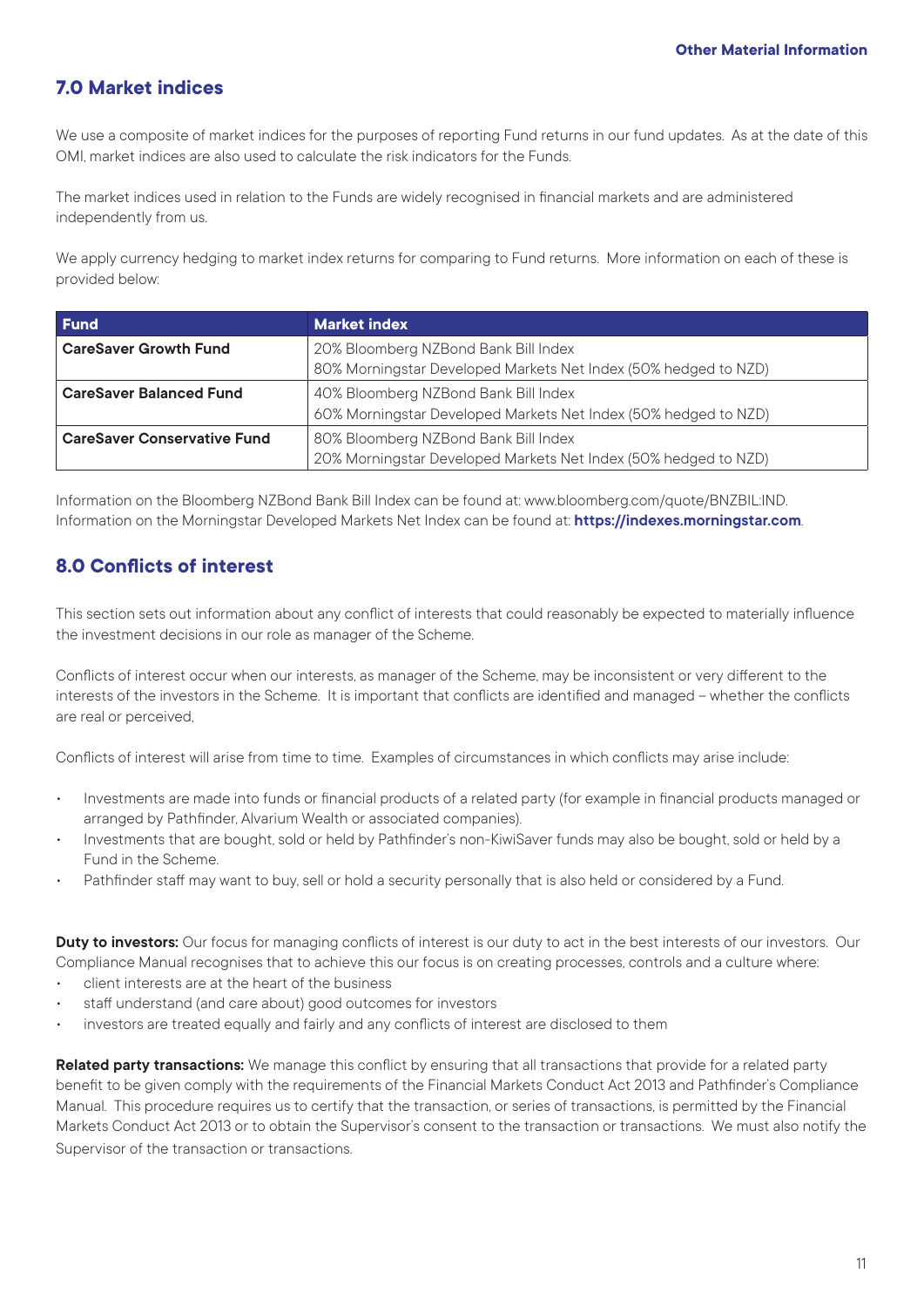# **9.0 Taxation**

**Background:** Your returns from will be affected by taxation. The following is a general overview of the taxation treatment that applies. It is based on current NZ tax legislation (which may change). The impact of taxation will vary depending upon your individual circumstances. Pathfinder (as Manager) and Public Trust (as Supervisor) do not take any responsibility for your taxation liabilities. You are encouraged to seek professional tax advice on the implications for you from investing in a Fund.

| <b>Terms used:</b> In this section the terms "PIE" and "PIR" are used extensively. These are defined below: |  |  |  |
|-------------------------------------------------------------------------------------------------------------|--|--|--|
|-------------------------------------------------------------------------------------------------------------|--|--|--|

| <b>Term</b>              | <b>Meaning</b>                                                                                                                                                                  |
|--------------------------|---------------------------------------------------------------------------------------------------------------------------------------------------------------------------------|
| PIF.                     | The Scheme has registered for a special designation for tax purposes called a "portfolio"<br>investment entity" (or "PIE"). This term is defined in the Income Tax Act 2007.    |
| PIE tax                  | PIE tax is tax on income allocated to you as an investor. This will be determined by reference<br>to the PIR you nominate and is generally paid by the Scheme (and not by you). |
| PIR or                   | This is the tax rate an investor in a PIE may (or must) elect under the Income Tax Act 2007.                                                                                    |
| Prescribed Investor Rate | Your nominated PIR is used by a PIE to calculate the tax liability on income allocated to you.                                                                                  |

**PIE status:** The taxation rules applying assume the Scheme is a multi-rate PIE. Should the Scheme cease to be a PIE, the taxation rules applying to it (and each Fund) may change.

**Allocation of income:** Taxable income (or losses) will be allocated between investors based on the number of units held by them. We calculate tax payable on income allocated to you at your nominated PIR.

**Notification of IRD number and PIR:** You must provide us with your IRD number and PIR when you join a Fund (and when these details change). If you do not provide your IRD number within 6 weeks of joining a Fund, by law we are not able to accept your investment and you will be required to exit the Fund. If you do not nominate a PIR, then income allocated to you will be taxed at the 28% default rate. Inland Revenue can also require us to change a PIR that you nominate.

#### **Explanation of PIRs:** The PIR rules are as follows:

*• 10.5% and 17.5%:* The applicable rate will depend on your taxable and net PIE income (i.e. PIE income less PIE losses) in one of the two previous income years:

| <b>Taxable income</b> | Taxable + Net PIE income | <b>Prescribed Investor Rate</b> |
|-----------------------|--------------------------|---------------------------------|
| $ $ \$0 – \$14,000    | $$0 - $48,000$           | 10.5%                           |
| \$0 – \$48,000        | $$0 - $70,000$           | 17.5%                           |

*• 28%:* This rate applies if you are not eligible to elect a PIR of 10.5% or 17.5% or if you become non-resident.

For further information on determining your PIR, go to https:/**/www.ird.govt.nz/roles/portfolio-investment-entities/ using-prescribed-investor-rates** 

Payment of tax: PIE tax will be deducted by cancelling units equal to the value of the tax liability on PIE income allocated to investors. The Scheme's tax liability on PIE income allocated to investors will be deducted at the earliest of the following times:

- at the end of the income year (following 31 March); or
- upon any full or partial withdrawal of your investment or a transfer to another Fund